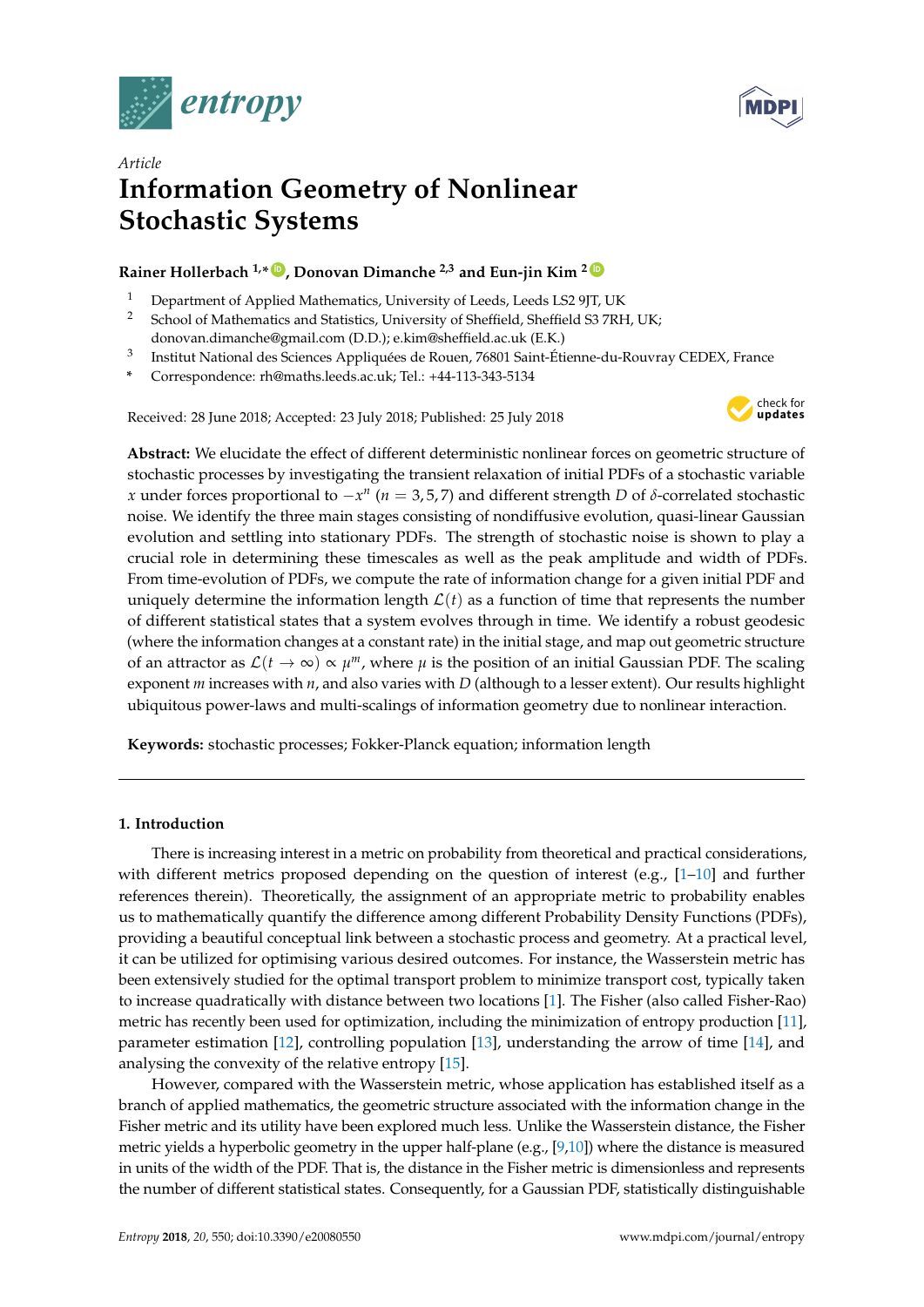states are determined by the standard deviation; two PDFs that have the same standard deviation and differ in peak positions by less than one standard deviation are statistically indistinguishable  $(e.g., [11,16-22]).$  $(e.g., [11,16-22]).$  $(e.g., [11,16-22]).$  $(e.g., [11,16-22]).$ 

By extending the Fisher metric to time-dependent problems, we recently introduced a system-independent way of quantifying information change associated with time-evolution of PDFs [\[13,](#page-12-4)[23](#page-13-0)[–30\]](#page-13-1). (Note that we use information for statistically different states, refraining from the debate on the exact definition of information, e.g., [\[5](#page-12-10)[,31\]](#page-13-2).) The key idea is to define an infinitesimal distance at any time by comparing two PDFs at adjacent times and sum these distances. The total distance gives us the number of statistically different states that a system passes through in time, and is called information length L. While the detailed derivation of L is given in [\[5](#page-12-10)[,13,](#page-12-4)[16,](#page-12-8)[23–](#page-13-0)[30\]](#page-13-1), it is useful to highlight that  $\mathcal L$  is a measure of the total elapsed time in units of a dynamical timescale for information change. To show this, we define the dynamical time  $\tau(t)$  as follows:

$$
\mathcal{E} \equiv \frac{1}{[\tau(t)]^2} = \int \frac{1}{p(x,t)} \left[ \frac{\partial p(x,t)}{\partial t} \right]^2 dx.
$$
 (1)

Here,  $\tau(t)$  is the characteristic timescale over which the information changes. Having units of time, *τ*(*t*) quantifies the correlation time of a PDF. Alternatively, 1/*τ* quantifies the (average) rate of change of information in time. A particular path which gives a constant valued  $\mathcal E$  is a geodesic along which the information propagates at the same speed [\[13\]](#page-12-4).  $\mathcal{L}(t)$  is then defined by measuring the total elapsed time *t* in units of *τ* as:

$$
\mathcal{L}(t) = \int_0^t \frac{dt_1}{\tau(t_1)} = \int_0^t \sqrt{\int dx \frac{1}{p(x, t_1)} \left[\frac{\partial p(x, t_1)}{\partial t_1}\right]^2} dt_1.
$$
 (2)

 $\mathcal{L}(t)$  is a Lagrangian quantity (unlike entropy or relative entropy), uniquely defined as a function of time *t* for a given initial PDF, and represents the total number of statistically distinguishable states that a system evolves through. It thus provides a very convenient methodology for measuring the distance between  $p(x, t)$  and  $p(x, 0)$  continuously in time for a given  $p(x, 0)$ . One of the utilities of  $\mathcal{L}(t)$  is to quantify the proximity of any initial PDF to a final attractor of a dynamical system. We note that for a linear process, we can express the information length in terms of a metric tensor *gij* using the two parameters  $\beta = 1/2\langle (x - \langle x \rangle)^2 \rangle$  and  $\langle x \rangle$  (e.g., [\[13\]](#page-12-4)). However, even in the case where the control parameters are not known, we can still define  $\mathcal L$  as long as we can compute time-dependent PDFs (e.g., from data [\[24\]](#page-13-3)).

Traditionally, concepts such as bifurcations, Lyapunov exponent or a distance to an equilibrium point are commonly used to understand dynamical systems (e.g., see [\[32\]](#page-13-4)). An intriguing question arises as to how to define a distance between a point, say *x*, and an equilibrium which is not a point but a limit cycle, or chaotic attractor. One interesting possibility is to consider a narrow initial PDF around *x* and to measure the total information length  $\mathcal{L}(t \to \infty) = \mathcal{L}_{\infty}$  as the initial PDF evolves toward the equilibrium PDF.  $\mathcal{L}_{\infty}$  offers a Lagrangian distance that depends on the trajectory/history of the system (e.g., time-dependent PDF), being uniquely defined as a function of time for a given initial PDF. This enables us to map out the attractor structure by measuring  $\mathcal{L}_{\infty}$  for different locations of a narrow initial PDF. In a chaotic system,  $\mathcal{L}_{\infty}$  changes abruptly when a different initial PDF is used, as shown in Figure 4 in [\[24\]](#page-13-3), where the very spiky curve represents a sensitive dependence of  $\mathcal{L}_{\infty}$  on *x*(*t* = 0), the location of a very narrow initial PDF. This sensitive dependence of  $\mathcal{L}_{\infty}$  on *x*(*t* = 0) means that a small change in the initial condition causes a large difference in a path that a system evolves through and thus  $\mathcal{L}_{\infty}$ . This is quite similar to the sensitive dependence of the Lyapunov exponent on the initial condition. That is, our  $\mathcal L$  provides a new methodology to test chaos. Furthermore, Figure 4 in [\[24\]](#page-13-3) shows small  $\mathcal{L}_{\infty}$  for unstable points, demonstrating that unstable points are more similar to chaotic attractors.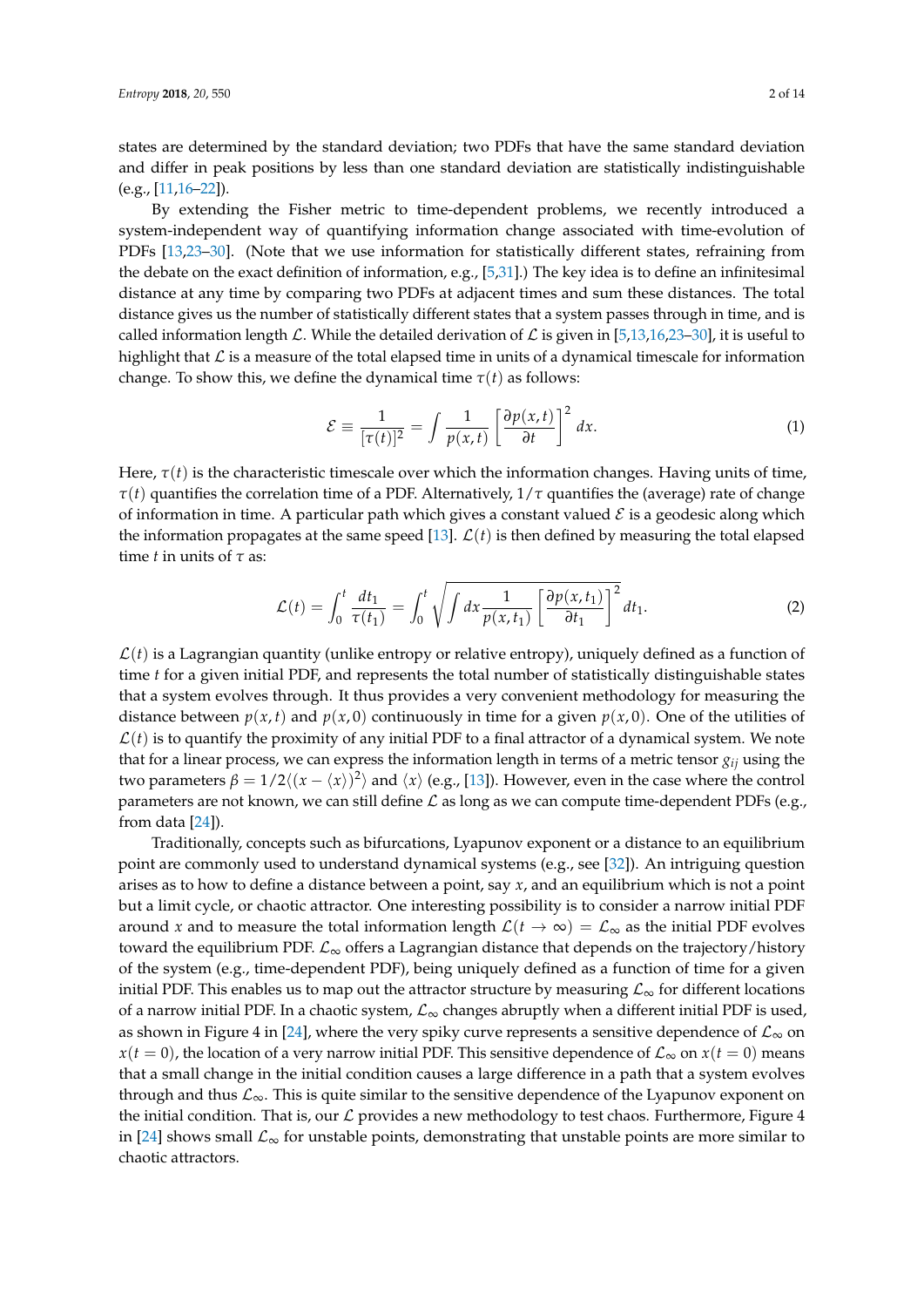The purpose of this paper is to consider the effect of different orders of nonlinear interaction on the geometric structure by considering the case when the equilibrium is a stable point [\[26,](#page-13-5)[33\]](#page-13-6). The remainder of this paper is organised as follows: Section [2](#page-2-0) introduces the basic model. Section [3](#page-2-1) derives exact analytic solutions in the absence of stochastic noise, as well as asymptotic scalings for the timescales, peak amplitudes and widths once noise plays a role. Section [4](#page-5-0) presents numerical results, and shows how they compare with the analytic scalings. Section [5](#page-11-0) summarizes the results.

# <span id="page-2-0"></span>**2. Model**

We consider the following nonlinear Langevin equation:

<span id="page-2-2"></span>
$$
\frac{dx}{dt} = -\gamma x^n + \xi.
$$
\n(3)

Here, *x* is a random variable and *ξ* is a stochastic forcing, which for simplicity can be taken as a short-correlated (or *δ*-correlated, white-noise) random forcing as follows:

$$
\langle \xi(t)\xi(t')\rangle = 2D\delta(t-t'),\tag{4}
$$

where the angular brackets represent the average over  $\xi$ ,  $\langle \xi \rangle = 0$ , and *D* is the strength of the forcing. The parameter *γ* is a positive constant. *n* is the order of nonlinearity, which we take to be an odd integer to make *x* = 0 an attractor, and also preserve a reflectional symmetry (under *x*  $\rightarrow$  −*x*) of the system.

We note that there are two possible interpretations of Equation [\(3\)](#page-2-2). Specifically, consider the linear case where  $\frac{\partial V}{\partial x} \propto x$ . The first interpretation is to view *x* as a velocity, in which case the force term would give a frictional force (e.g., Equation (1.2) in [\[34\]](#page-13-7)) as  $\frac{dv}{dt} = -\gamma v + \xi$ , with  $\gamma$  as a frictional (damping) constant. The second interpretation is to take the overdamped limit of the coupled equations for *x* and *v* by dropping  $d^2x/dt^2$  (e.g., Equation (3.130) in [\[34\]](#page-13-7)) to obtain one equation for *x* from the first line in Equation (3.130). In this case*, x* represents the position and  $\gamma^{-1}$  would be the frictional constant*,* and a harmonic potential would correspond to  $n = 1$ .

For a deterministic system with  $\xi = 0$ , the solution to Equation [\(3\)](#page-2-2) is readily obtained as

<span id="page-2-4"></span>
$$
x(t) = \frac{x_0}{[1 + \gamma(n-1)tx_0^{n-1}]^{\frac{1}{n-1}}},
$$
\n(5)

where  $x_0$  is the initial condition  $x(t = 0)$ .

The corresponding Fokker–Planck (FP) equation is [\[34\]](#page-13-7)

<span id="page-2-3"></span>
$$
\partial_t p(x,t) = \partial_x (\gamma x^n p) + D \partial_{xx} p. \tag{6}
$$

We first discuss some analytic limiting cases in Section [3,](#page-2-1) and then present numerical solutions in Section [4.](#page-5-0)

# <span id="page-2-1"></span>**3. Analytic Solutions**

#### <span id="page-2-6"></span>3.1. Exact Solutions for  $D = 0$

In the absence of the stochastic noise  $D = 0$ , the diffusion term in the Fokker–Planck Equation [\(6\)](#page-2-3) is zero. In this case, the PDF does not have a stationary solution, but continues to change in time due to the linear/nonlinear force. For instance, for  $n = 1$ , the PDF's width becomes exponentially narrow in time as the fluctuation (as well as the mean value) decreases exponentially due to  $\gamma > 0$ (see below). To obtain an analytic solution to Equation [\(6\)](#page-2-3), we use the method of characteristics. Specifically, we rewrite Equation [\(6\)](#page-2-3) with  $D = 0$  in terms of the total derivative along the characteristic as

<span id="page-2-5"></span>
$$
\frac{dp}{dt} \equiv \frac{\partial p}{\partial t} + \frac{dx}{dt} \frac{\partial p}{\partial x} = n\gamma x^{n-1} p. \tag{7}
$$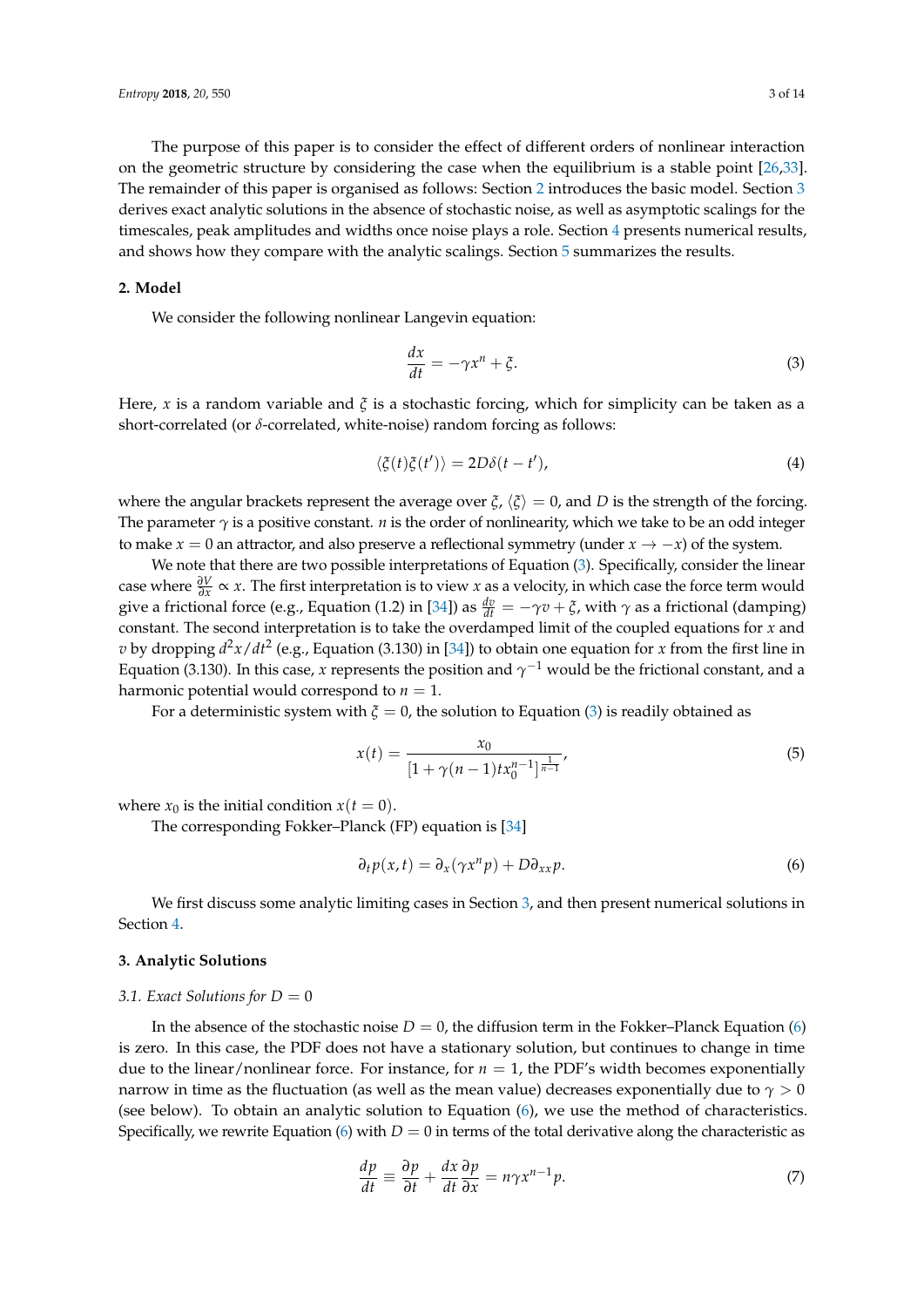Here, the characteristic is given by

$$
\frac{dx}{dt} = -\gamma x^n,\tag{8}
$$

which is Equation [\(3\)](#page-2-2) without the stochastic noise *ξ*. Thus, the characteristic with the initial condition  $x(t = 0) = x_0$  satisfies Equation [\(5\)](#page-2-4), which can also be written as

<span id="page-3-1"></span>
$$
x_0 = \frac{x(t)}{[1 - \gamma(n-1)t[x(t)]^{n-1}]^{\frac{1}{n-1}}}.
$$
\n(9)

Along these characteristics, we rewrite Equation [\(7\)](#page-2-5) as

<span id="page-3-0"></span>
$$
\frac{dp}{p} = n\gamma x^{n-1} dt = n\gamma \frac{x_0^{n-1} dt}{[1 + \gamma (n-1) t x_0^{n-1}]} = \frac{n}{n-1} d \Big[ \ln \left[ 1 + \gamma (n-1) t x_0^{n-1} \right] \Big].
$$
 (10)

The integration of Equation [\(10\)](#page-3-0) then gives us

<span id="page-3-2"></span>
$$
p(x,t) = p(x_0,0)[1+\gamma(n-1)tx_0^{n-1}]^{\frac{n}{n-1}} = p(x_0,0)[1-\gamma(n-1)tx^{n-1}]^{-\frac{n}{n-1}}.
$$
 (11)

For simplicity, we consider an initial Gaussian PDF localised around *µ* as

<span id="page-3-3"></span>
$$
p(x_0, 0) = \sqrt{\frac{\beta_0}{\pi}} e^{-\beta_0 (x_0 - \mu)^2}.
$$
 (12)

Then, we can find  $p(x, t)$  at a later time from Equations [\(9\)](#page-3-1), [\(11\)](#page-3-2) and [\(12\)](#page-3-3) as

<span id="page-3-4"></span>
$$
p(x,t) = \sqrt{\frac{\beta_0}{\pi}} \,\phi^n \, e^{-\beta_0 (x\phi - \mu)^2},\tag{13}
$$

where

<span id="page-3-5"></span>
$$
\phi = [1 - \gamma(n-1)t x^{n-1}]^{-\frac{1}{n-1}}.
$$
\n(14)

The maximum amplitude of *p* occurs at that *x* where  $x\phi - \mu = 0$  in Equation [\(13\)](#page-3-4), with the value

<span id="page-3-7"></span>
$$
p_{\max}(t) = \sqrt{\frac{\beta_0}{\pi}} \left[ 1 + \gamma (n-1) t \mu^{n-1} \right]^{\frac{n}{n-1}}.
$$
 (15)

The linear case  $n = 1$  can be obtained by taking the limit  $n \to 1$  in Equations [\(13\)](#page-3-4) and [\(14\)](#page-3-5). One finds that  $\phi = e^{\gamma t}$  so that

$$
\lim_{n \to 1} p(x, t) = \sqrt{\frac{\beta}{\pi}} e^{-\beta(x - \mu e^{-\gamma t})^2},
$$
\n(16)

where  $\beta = \beta_0 e^{2\gamma t}$ . That is, the width of the PDF ( $\propto \beta^{-1/2}$ ) as well as the peak position decrease exponentially. However, the linear case can be solved analytically even when  $D \neq 0$  [\[33\]](#page-13-6), so we are here more interested in the nonlinear cases  $n = 3, 5, 7$ .

Given  $p(x, t)$  in Equation [\(13\)](#page-3-4), we can further calculate  $\mathcal{E}(t)$  as follows

<span id="page-3-6"></span>
$$
\mathcal{E}(t) = \gamma^2 \int dx \, (x\phi)^{2(n-1)} \left[ n - 2\beta_0 x \phi (x\phi - \mu) \right]^2 p(x, t)
$$
  
=  $\gamma^2 \int dx_0 x_0^{2(n-1)} \left[ n - 2\beta_0 x_0 (x_0 - \mu) \right]^2 p(x_0, 0),$  (17)

where we use  $x_0 = x\phi$ ,  $\frac{dx_0}{dx} = \phi^n$ ,  $p(x_0, 0) = p(x, t) \frac{dx}{dx_0}$ , and  $p(x_0, 0)$  is the initial Gaussian PDF in Equation [\(12\)](#page-3-3). Interestingly, Equation [\(17\)](#page-3-6) is independent of time, with constant *τ*. That is, without a stochastic noise, the evolution of PDFs follows a geodesic due to the scaling relation satisfied along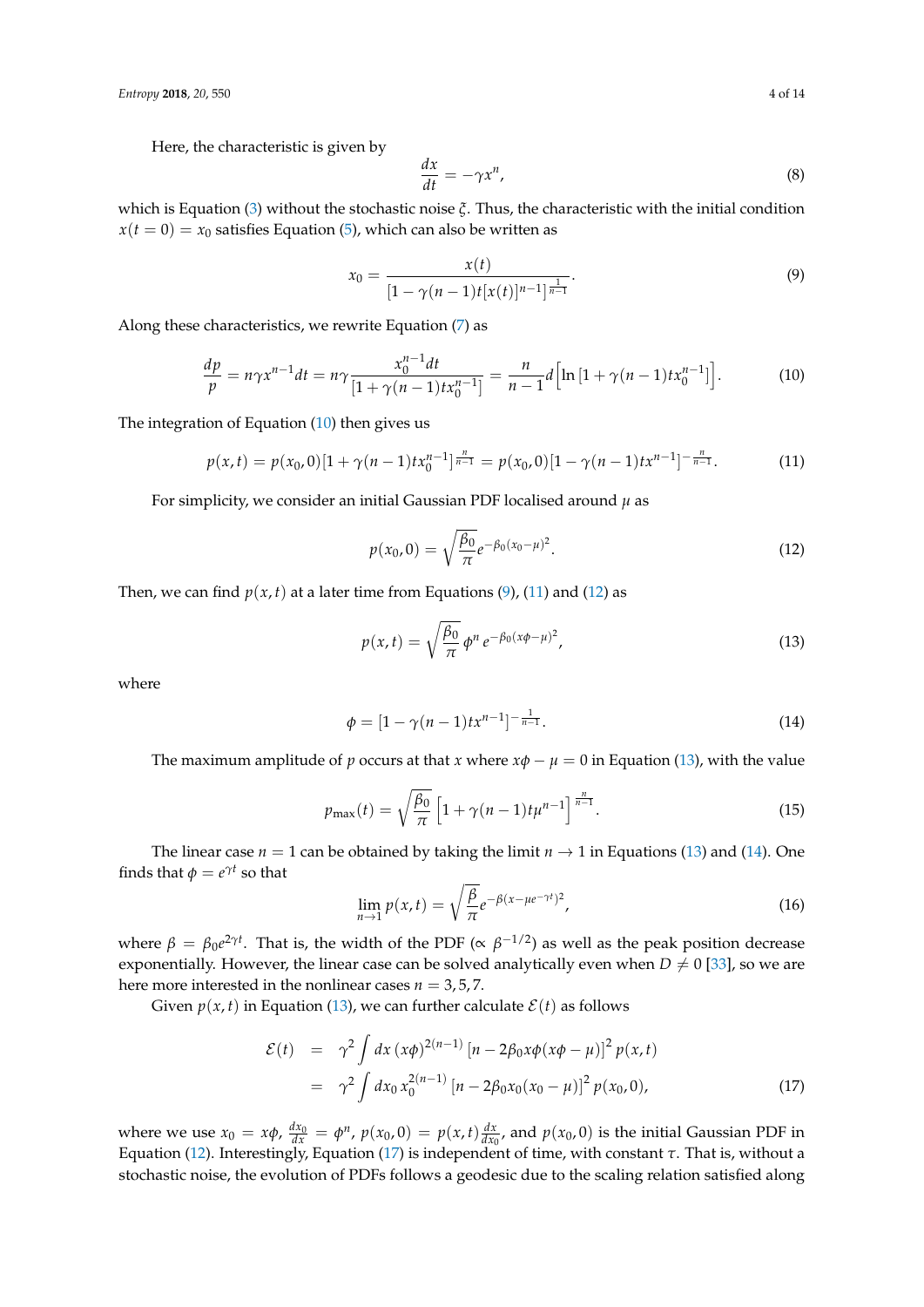the characteristic. For example, we can show that, for  $n = 1$ ,  $\mathcal{E} = 2\gamma^2(1 + \beta_0\mu^2)$  and for  $n = 3$ ,  $\mathcal{E}=\gamma^2\mu^4\left[2\beta_0\mu^2+24+\frac{99}{2\beta_0\mu^2}+\frac{21}{2(\beta_0\mu^2)^2}\right]$ . From these analyses, we can infer that for sufficiently large  $\beta_0$  such that  $\beta_0\mu^{n-1}\gg 1$ ,  $\mathcal{E}\propto\beta_0\mu^{2n}$  to leading order.

# <span id="page-4-4"></span>*3.2. Approximate Solutions for D*  $\neq$  *0*

According to the previous results, the peak amplitudes increase indefinitely in time. The corresponding widths also decrease, and eventually become so narrow that any non-zero *D* will start to play a significant role, and will start to broaden the PDFs again. However, during this phase of the evolution, the PDF width is still smaller than its mean position, so that we can use a quasi-linear analysis to approximate Equation [\(3\)](#page-2-2) to leading order in  $O(x'/\langle x \rangle)$  as

<span id="page-4-0"></span>
$$
\frac{dx'}{dt} \approx -n\gamma \langle x(t) \rangle^{n-1} x' + \xi,\tag{18}
$$

where  $x'(t) = x(t) - \langle x(t) \rangle$  is the fluctuation, with  $\langle x'(t) \rangle = 0$ . *x'* in Equation [\(18\)](#page-4-0) satisfies the Ornstein–Uhlenbeck process with the effective damping constant

$$
\gamma_e(t) = n\gamma \langle x(t) \rangle^{n-1}.
$$
\n(19)

Thus, in this stage, the PDFs remain essentially Gaussian and evolve as

$$
p(x,t) = \sqrt{\frac{\beta}{\pi}} e^{-\beta(x-\langle x \rangle)^2},
$$
\n(20)

where

<span id="page-4-1"></span>
$$
\langle x \rangle = \frac{\mu}{\left[1 + \gamma(n-1)\mu^{n-1}t\right]^{\frac{1}{n-1}}},\tag{21}
$$

$$
\frac{1}{2\beta} = \frac{e^{-2G(t)}}{2\beta_0} + \frac{D(1 - e^{-2G(t)})}{\gamma_e},
$$
\n(22)

$$
G(t) = \int_0^t dt' \gamma_e(t') = \frac{n}{n-1} \ln\left[1 + \gamma(n-1)\mu^{n-1}t\right].
$$
 (23)

The term *e* <sup>−</sup>2*G*/2*β*<sup>0</sup> in Equation [\(22\)](#page-4-1) represents the narrowing of the initial PDF width as discussed in the previous section. However, note that, when  $1/2\beta_0 \ll D/\gamma_e$ , a PDF can maintain the same width set by the constant value  $D/\gamma_e$  at the initial stage; that is, there is no nondiffusive evolution phase. See [\[33\]](#page-13-6) for such a case with  $n = 3$ . For the  $1/2\beta_0 > D/\gamma_e$  case, we consider here, the transition from the nondiffusive evolution phase to the quasi-linear Gaussian evolution phase occurs when  $e^{-2G}/2\beta_0$ becomes comparable to *D*/*γ<sup>e</sup>* , leading to the following criterion for the first transition timescale *t*1:

$$
2G \sim \ln \frac{\gamma_e}{2\beta_0 D} \sim \ln \frac{n\gamma \langle x \rangle^{n-1}}{2\beta_0 D},\tag{24}
$$

using  $\gamma_e = n \gamma \langle x \rangle^{n-1}$ . By using Equation [\(23\)](#page-4-1) and  $\langle x \rangle = \mu/[1 + \gamma(n-1)\mu^{n-1}t_1]^{\frac{1}{n-1}}$ , we obtain

<span id="page-4-2"></span>
$$
\left[1+\gamma(n-1)\mu^{n-1}t_1\right]^{\frac{3n-1}{n-1}} \sim \frac{\gamma n}{2\beta_0 D}\mu^{n-1}.\tag{25}
$$

For large time  $\gamma$  $(n-1)\mu$ <sup>n-1</sup> $t_1 \gg 1$ , Equation [\(25\)](#page-4-2) thus yields

<span id="page-4-3"></span>
$$
t_1 \propto D^{-\frac{n-1}{3n-1}} \mu^{-\frac{2n(n-1)}{3n-1}}.
$$
\n(26)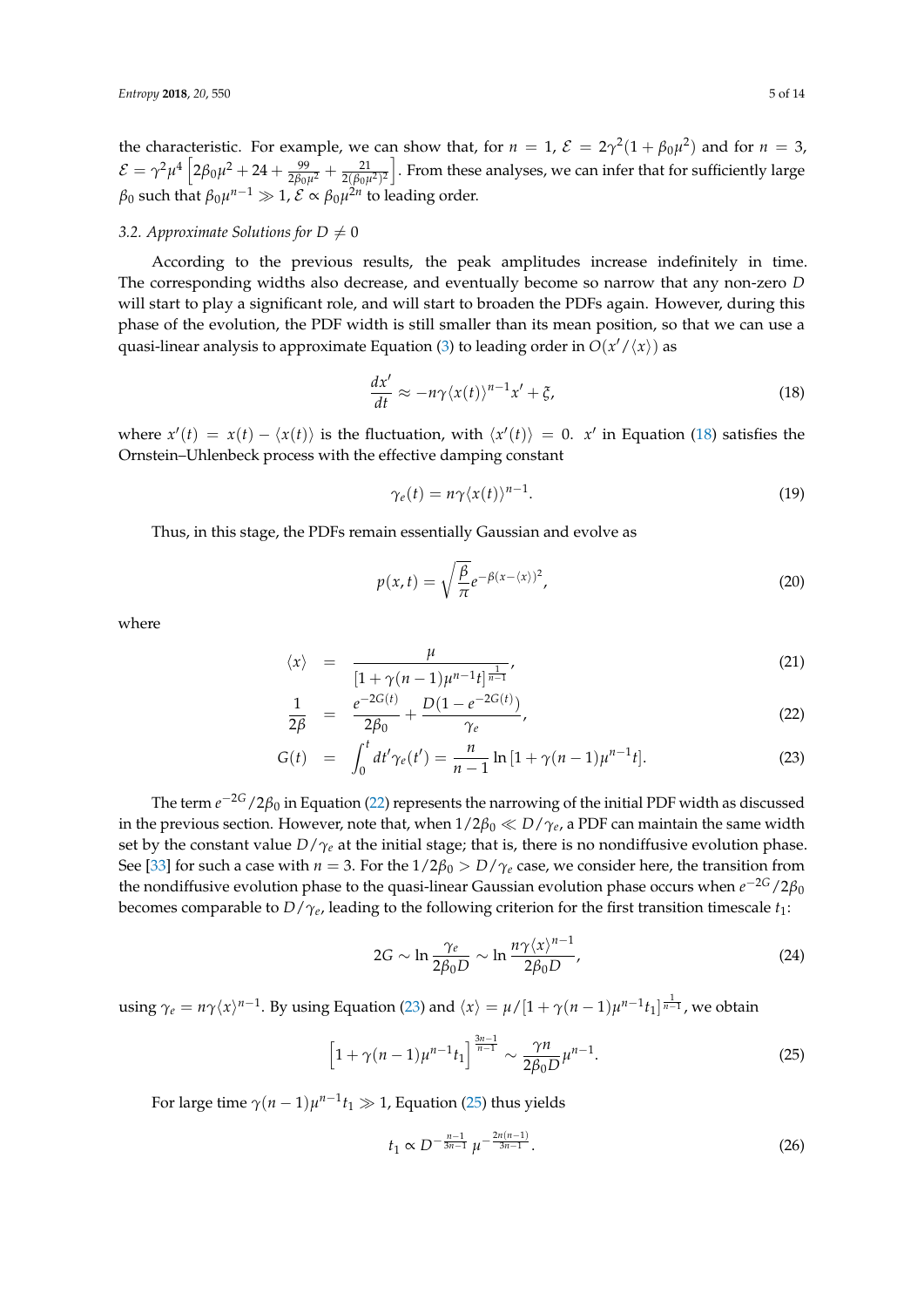Note in particular how both exponents are negative for  $n = 3.5.7$ , so that smaller *D* and/or  $\mu$  yield a larger *t*<sub>1</sub>. Next, for  $D \neq 0$  and  $\gamma(n-1)\mu^{n-1}t \gg 1$ , we approximate Equation [\(22\)](#page-4-1) as

$$
\frac{1}{2\beta} \sim \frac{D}{\gamma_e} \sim \frac{n-1}{n} Dt,\tag{27}
$$

using also  $\gamma_e \propto t^{-1}$ . Thus, the PDF width increases as  $(Dt)^{1/2}$ , while the maximum amplitude decreases as

<span id="page-5-1"></span>
$$
p_{\max}(t) \propto \beta^{1/2} \propto (Dt)^{-1/2},\tag{28}
$$

typical of Brownian motion [\[34\]](#page-13-7). Using Equation [\(26\)](#page-4-3) in either Equation [\(15\)](#page-3-7) or [\(28\)](#page-5-1)— $t_1$  after all is precisely the time when one scaling transitions to the other, so they should agree at that time—we obtain the scalings of the overall maximum amplitude  $p_{\text{Max}}$  reached throughout the entire evolution as

<span id="page-5-3"></span>
$$
p_{\text{Max}} \propto D^{-\frac{n}{3n-1}} \mu^{\frac{n(n-1)}{3n-1}}.
$$
 (29)

#### *3.3. Final Stationary Distribution*

For even greater times, fluctuations become stronger while the mean values decrease. The quasi-linear analysis in the previous section is therefore eventually no longer applicable, and numerical solutions are crucial. The final stationary solution of Equation [\(6\)](#page-2-3) can however be computed analytically from  $D\partial_x p = -\gamma x^n p$  and becomes

<span id="page-5-4"></span>
$$
p(x) = \left(\frac{\gamma}{D(n+1)}\right)^{1/(n+1)} \frac{n+1}{\Gamma(1/(n+1))} \exp\left(-\frac{\gamma}{D(n+1)} x^{n+1}\right).
$$
 (30)

Thus, the maximum amplitude

<span id="page-5-2"></span>
$$
p_{\max} \propto D^{-\frac{1}{n+1}},\tag{31}
$$

while the width of the PDF is proportional to  $D^{\frac{1}{n+1}}$ . Finally, the transition from the intermediate stage in the previous section to this final stage occurs when the two formulas for the widths  $(Dt)^{1/2}$  and  $D^{\frac{1}{n+1}}$  become comparable, yielding the second transition timescale

<span id="page-5-5"></span>
$$
t_2 \propto D^{-\frac{n-1}{n+1}}.\tag{32}
$$

In the following section, we see how numerical solutions compare with some of these predictions such as the two timescales  $t_1$  and  $t_2$ , as well as explore other aspects of the solutions for which no analytic predictions are possible.

### <span id="page-5-0"></span>**4. Numerical Solutions**

For  $D \neq 0$ , an exact analytic solution to the Fokker–Planck Equation [\(6\)](#page-2-3) only exists for the linear case  $n = 1$  [\[33\]](#page-13-6). For the nonlinear cases  $n = 3.5.7$  that are the focus of this paper, we must resort to numerical solutions. Without loss of generality, we set  $\gamma = 1$ . The interval in *x* is fixed to be  $[-1, 1]$ , rather than the original  $[-\infty, \infty]$ . This may seem drastic, but actually involves no real loss of generality either, since any finite interval can always be mapped to [−1, 1] by suitably rescaling *x*, *t* and *D*. As long as the initial condition (and *D*) are chosen such that *p* would be negligible outside [−1, 1] anyway, solving the FP equation only on [−1, 1], and with *p* = 0 boundary conditions is then equivalent in all essentials to the original infinite interval.

The numerical solution is done by second-order finite-differencing in *x*, with up to  $M = 2 \times 10^6$ grid points. The time-stepping is also second-order accurate, with increments as small as  $\Delta t = 10^{-6}$ . Both *M* and ∆*t* were varied to check the accuracy of the solutions. In the later stages, when the PDFs are evolving to increasingly broad profiles, *M* can also be decreased, and ∆*t* increased, while still preserving accuracy. Regridding the solutions in this way is indeed crucial, since the final adjustment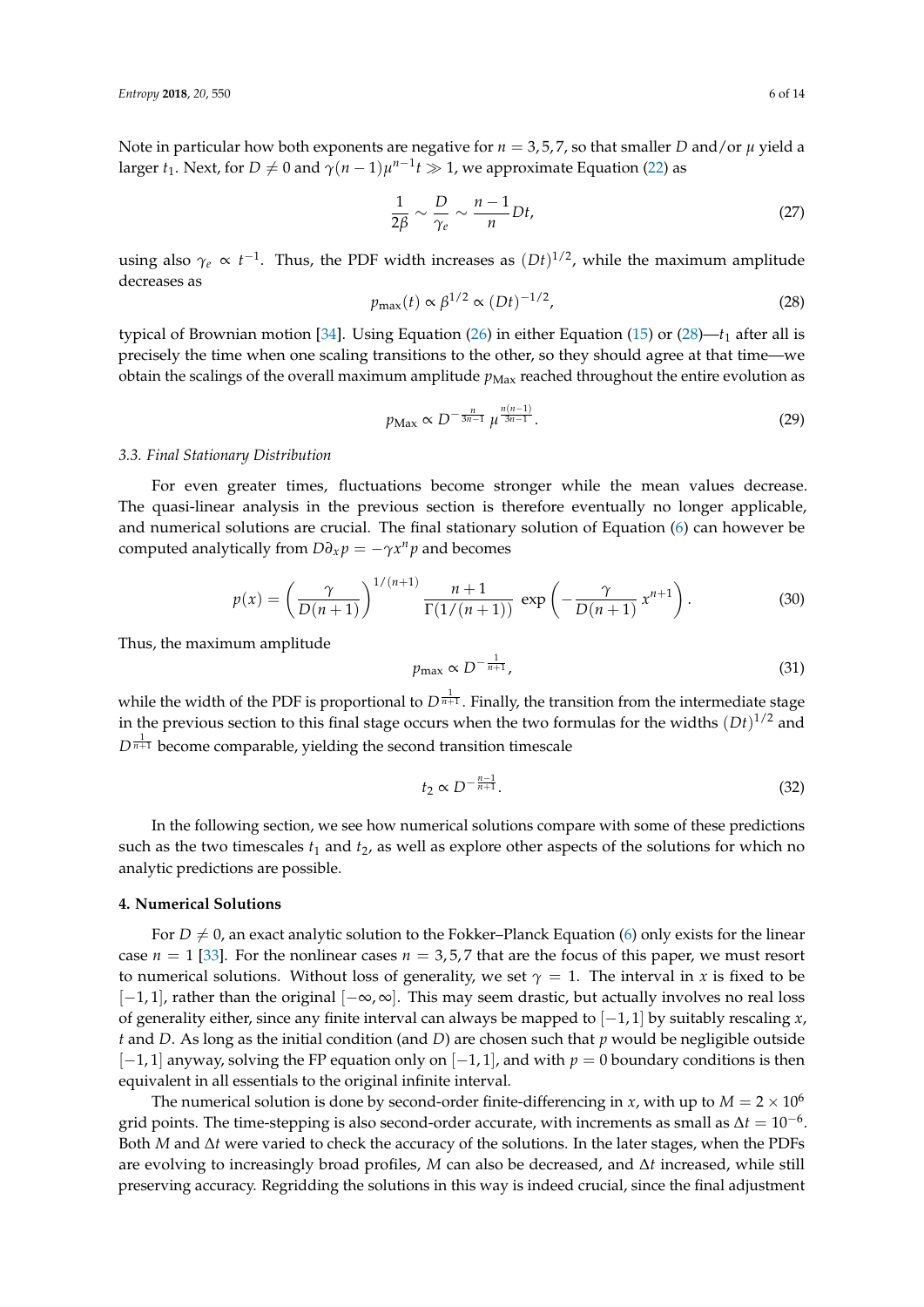timescale *t*<sup>2</sup> is extremely long for small *D*, and could not be reached if *M* and ∆*t* were kept fixed at their initial values.

In [\[33\]](#page-13-6), we considered the initial condition

$$
p = \frac{1}{\sqrt{\pi 10^{-8}}} \exp\left[-\frac{(x - 0.7)^2}{10^{-8}}\right],
$$
\n(33)

and then compared numerical solutions for  $n = 3$  and  $D = 10^{-3}$  to  $10^{-7}$  with the corresponding analytical solutions for  $n = 1$ . That is, the initial peak was extremely narrow, and diffusion was greater than what we consider here. As a result of these choices, the peaks only became broader but never narrower; the nondiffusive regime in Section [3.1](#page-2-6) simply does not exist in this case.

In contrast, in this work, we take the initial condition

<span id="page-6-0"></span>
$$
p = \frac{1}{\sqrt{2\pi 10^{-6}}} \exp\left[-\frac{(x-\mu)^2}{2 \times 10^{-6}}\right],
$$
\n(34)

and  $D = 10^{-6}$  to  $10^{-9}$ . By starting with broader peaks and having smaller *D*, we do have an initial nondiffusive regime here, and are able to observe the narrowing of the peaks predicted by Equations [\(13\)](#page-3-4) and [\(14\)](#page-3-5). We begin by fixing the initial peak position  $\mu = 0.65$ ; below, we also consider the range  $\mu = [0.01, 0.75]$ .

Figure [1](#page-7-0) shows how the peak amplitudes evolve in time. We can clearly see the three regimes deduced in Section [3:](#page-2-1) the peaks initially increase, in excellent agreement with Equation [\(15\)](#page-3-7), then they decrease in agreement with Equation [\(28\)](#page-5-1), and finally they equilibrate to Equation [\(31\)](#page-5-2). To more quantitatively compare the overall peak amplitudes  $p_{\text{Max}}$  and the corresponding times  $t_{\text{Max}}$  at which they occur with the analytic predictions given by Equations [\(26\)](#page-4-3) and [\(29\)](#page-5-3), we note first that  $D = 10^{-6}$  is clearly not yet sufficiently small for there to be an initial nondiffusive regime at all (for this particular width of the initial condition). Even  $D = 10^{-7}$  only follows the nondiffusive Equation [\(15\)](#page-3-7) for a very brief time, not yet long enough to be in the  $\gamma(n-1)\mu^{n-1}t \gg 1$  regime where Equations [\(26\)](#page-4-3) and [\(29\)](#page-5-3) are expected to apply. Table [1](#page-8-0) therefore compares the  $D = 10^{-8}$  and  $10^{-9}$  cases, and uses them to extract scaling exponents of the form *D<sup>−<i>α*</sup>. We see that the agreement of  $p_{Max}$  with Equation [\(29\)](#page-5-3) is virtually perfect. The corresponding times  $t_{\text{Max}}$  are close to the expected scaling  $t_1$ , but are not fully in the asymptotic limit yet. This is hardly surprising, since even for  $D = 10^{-9}$  $D = 10^{-9}$  $D = 10^{-9}$  the  $t_{\text{Max}}$  values in Table 1 only have  $\gamma(n-1)\mu^{n-1}t_{\text{Max}} \sim 8$  (for all three *n* values).

To similarly test the scalings that are predicted for  $\mu$ , further runs were done with fixed  $D = 10^{-9}$ , and  $\mu = 0.55$  and 0.75. As Table [2](#page-8-1) shows, the extracted exponents are again in very good ( $t_{\text{Max}}$ ) and perfect  $(p_{\text{Max}})$  agreement with the predicted asymptotic scalings. The interesting feature that larger initial positions  $\mu$  have smaller times to reach the maximum peak amplitude is certainly very well reproduced. Note finally that the two  $\mu$  values used to extract these exponents in Table [2](#page-8-1) differ by less than a factor of two even, and would thus certainly not be enough to extract reliable scaling exponents if we did not already have robust analytic predictions. As we also show in more detail below, in principle, it would be possible to have the analytic predictions extend over an arbitrarily large range in  $\mu$ , but that would require increasingly small  $D$  as well, which becomes numerically too time-consuming.

Returning to the  $\mu = 0.65$  runs in Figures [1](#page-7-0) and [2](#page-7-1) shows the expectation values  $\langle x \rangle = \int xp \, dx$ , and how they compare with the nondiffusive result (Equation [\(5\)](#page-2-4)). The agreement is close to perfect even after the first timescale  $t_1$  is reached. It is only once the very long second timescale  $t_2$  is reached that  $\langle x \rangle$  approaches 0 exponentially, far more rapidly than the  $t^{-\frac{1}{n-1}}$  power law scaling in [\(5\)](#page-2-4).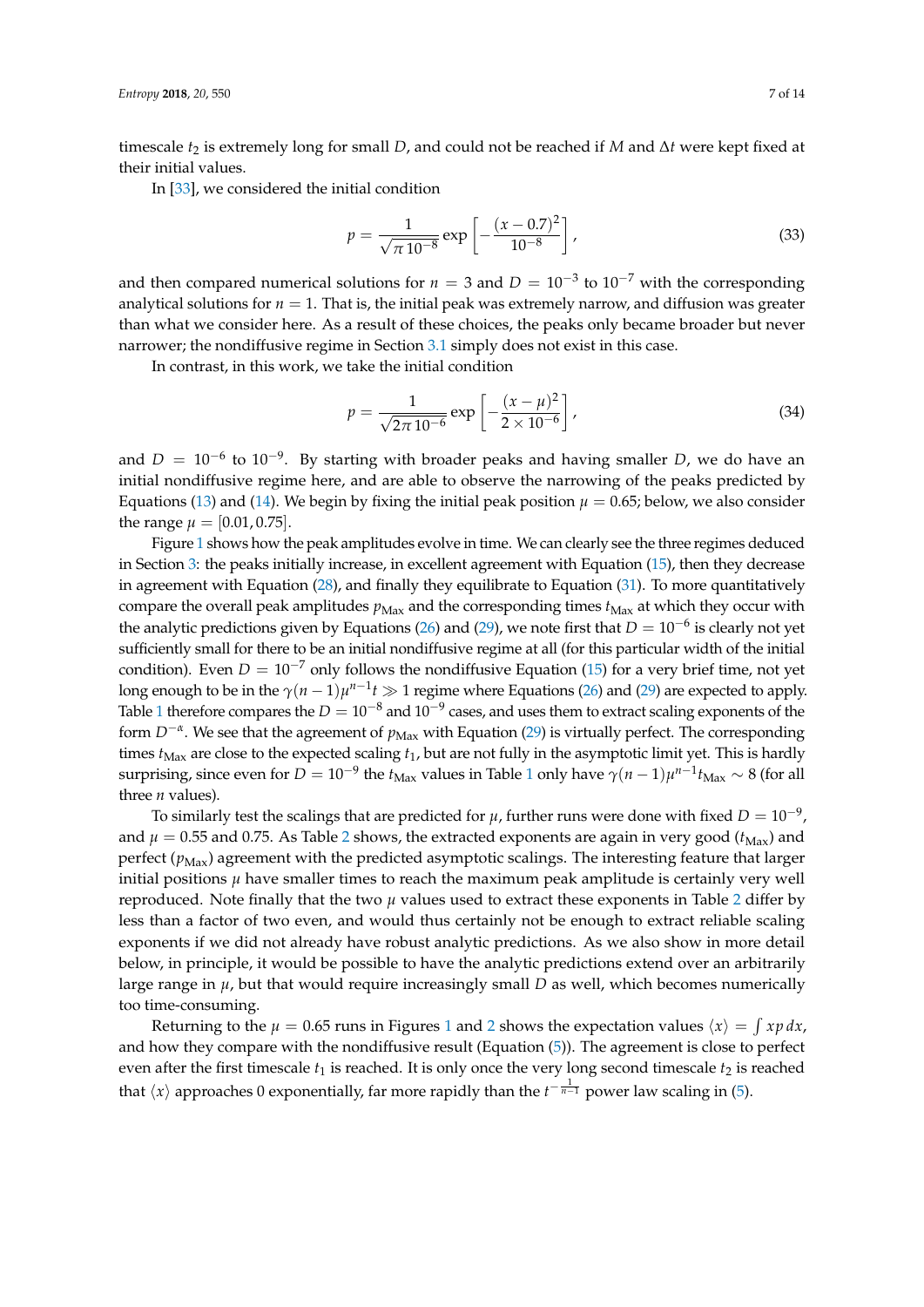<span id="page-7-0"></span>

Figure 1. The top row shows the peak amplitudes as functions of time, for the initial condition in Equation [\(34\)](#page-6-0) with  $\mu = 0.65$ , and  $D = 10^{-6}$  to  $10^{-9}$  as indicated. The three panels show  $n = 3, 5, 7$ , as labeled. The thick dashed (magenta) lines correspond to the analytic result (Equation [\(15\)](#page-3-7)) that applies in the nondiffusive phase. The bottom row shows the equivalent widths at half-peak, which are inversely proportional to the peak amplitudes. The standard deviation  $\langle (x - \langle x \rangle)^2 \rangle^{1/2}$  follows exactly the same pattern as the half-peak widths.

<span id="page-7-1"></span>

**Figure 2.** The mean values  $\langle x \rangle$  as functions of time, for the solutions in Figure [1.](#page-7-0) The dashed (magenta) lines show Equation [\(5\)](#page-2-4) that applies in the nondiffusive case.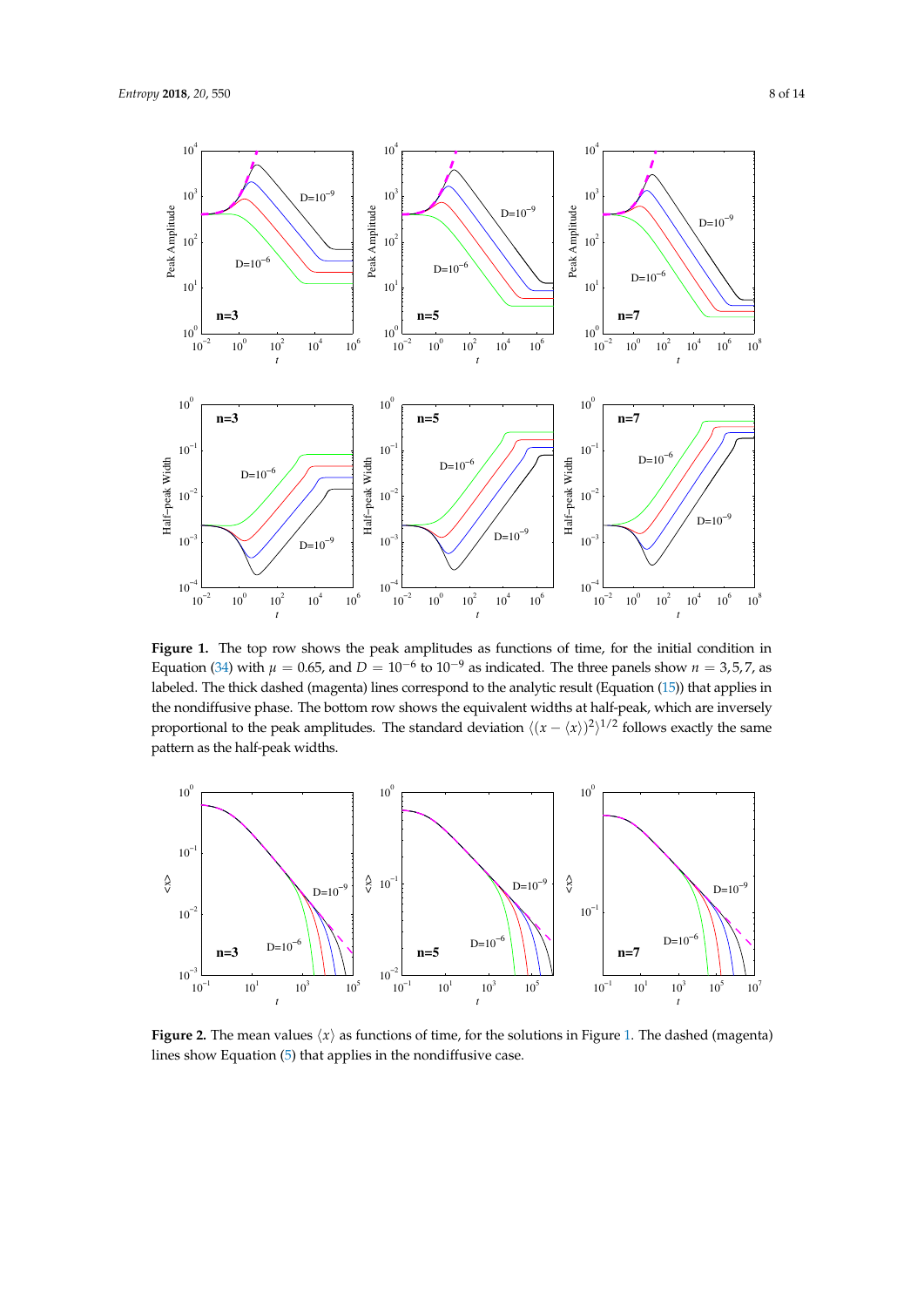<span id="page-8-0"></span>**Table 1.** The first two rows show the overall peak amplitudes  $p_{\text{Max}}$  and the times  $t_{\text{Max}}$  at which they occur, for the results in Figure [1.](#page-7-0)  $D = 10^{-8}$  and  $10^{-9}$ , and  $n = 3.5.7$  as indicated, and all results at  $\mu = 0.65$ . The row labeled "Exponent" uses the ratios of the two *D* values to extract scaling exponents of the form *D*−*<sup>α</sup>* . The final row compares these numerically deduced exponents with the analytic predictions from Equations [\(26\)](#page-4-3) and [\(29\)](#page-5-3). That is, the exponent *α* should equal  $\frac{n-1}{3n-1}$  for  $t_{\text{Max}}$ , and  $\frac{n}{3n-1}$ for  $p_{\text{Max}}$ .

|                 | $n=3$         |         | $n=5$         |         | $n=7$         |         |
|-----------------|---------------|---------|---------------|---------|---------------|---------|
|                 | $t_{\rm Max}$ | $p$ Max | $t_{\rm Max}$ | $p$ Max | $t_{\rm Max}$ | $p$ Max |
| $D = 10^{-8}$   | 4.42          | 2063    | 5.82          | 1661    | 8.17          | 1337    |
| $D = 10^{-9}$   | 8.80          | 4888    | 12.55         | 3776    | 18.58         | 2998    |
| Exponent        | 0.30          | 0.375   | 0.33          | 0.357   | 0.36          | 0.349   |
| $(26)$ , $(29)$ | 0.25          | 0.375   | 0.29          | 0.357   | 0.30          | 0.350   |

<span id="page-8-1"></span>**Table 2.** The first two rows are as in Table [1,](#page-8-0) but now for fixed  $D = 10^{-9}$ ,  $\mu = 0.55$  and 0.75, and  $n = 3, 5, 7$  as indicated. The row labeled "Exponent" uses the ratios of the two  $\mu$  values to extract scaling exponents of the form  $\mu^{\delta}$ . The final row compares these numerically deduced exponents with the analytic predictions from Equations [\(26\)](#page-4-3) and [\(29\)](#page-5-3). That is, the exponent  $\delta$  should equal  $-\frac{2n(n-1)}{3n-1}$ for  $t_{\text{Max}}$ , and  $\frac{n(n-1)}{3n-1}$  for  $p_{\text{Max}}$ .

|                 | $n=3$         |                  | $n=5$         |         | $n=7$         |         |
|-----------------|---------------|------------------|---------------|---------|---------------|---------|
|                 | $t_{\rm Max}$ | $p_{\text{Max}}$ | $t_{\rm Max}$ | $p$ Max | $t_{\rm Max}$ | $p$ Max |
| $\mu = 0.55$    | 11.17         | 4314             | 19.74         | 2975    | 35.87         | 2105    |
| $\mu = 0.75$    | 7.18          | 5439             | 8.48          | 4631    | 10.46         | 4035    |
| Exponent $-1.4$ |               | 0.75             | $-2.7$        | 1.43    | $-4.0$        | 2.10    |
| $(26)$ , $(29)$ | $-1.5$        | 0.75             | $-2.9$        | 1.43    | $-4.2$        | 2.10    |

Figure [3](#page-9-0) shows two commonly used diagnostic quantities, the skewness  $\int [(x - \langle x \rangle) / \sigma]^3 p dx$ and the kurtosis  $\int [(x - \langle x \rangle)/\sigma]^4 p dx$ , where  $\sigma = \int [(x - \langle x \rangle)^2 p dx]^{1/2}$  is the standard deviation. Skewness is a measure of how asymmetric a PDF is about its peak, with a value of 0 indicating a symmetric peak. Kurtosis measures the flatness of a PDF, especially in comparison with a Gaussian, which has kurtosis = 3. We see that skewness  $\approx 0$  and kurtosis  $\approx 3$  is maintained all the way until the final equilibration timescale *t*<sup>2</sup> is reached, indicating that the PDFs remain largely Gaussian up to this time, as predicted in Section [3.2.](#page-4-4) For the final equilibrated profiles in Equation [\(30\)](#page-5-4), the skewness is again 0, whereas the kurtosis has values that depend on *n* (the precise values can be evaluated analytically in terms of Γ functions, but are not particularly insightful). It is interesting though to note in Figure [3](#page-9-0) that both skewness and kurtosis exhibit non-monotonic behavior during the final adjustment process, where the PDFs transition from being largely Gaussian to their final form. Note also how the maxima reached during this transition process are independent of *D*, and even broadly similar for the different values of *n*.

Figure [4](#page-9-1) compares the PDFs at the times when the skewness reaches its maximum (negative) value with the final equilibrated profiles in Equation [\(30\)](#page-5-4). The entire evolution is then clear: as long as the PDFs are well outside their final profiles, they remain essentially Gaussian, with widths as in Figure [1](#page-7-0) and positions as in Figure [2.](#page-7-1) The skewness and kurtosis start to deviate significantly from their Gaussian values when the PDFs start to reach their final positions, with the maximum skewness as in Figure [4.](#page-9-1) The final rearrangement for  $t > t_2$  then merely adjusts to the final profiles [\(30\)](#page-5-4), but with relatively little further movement of the PDFs.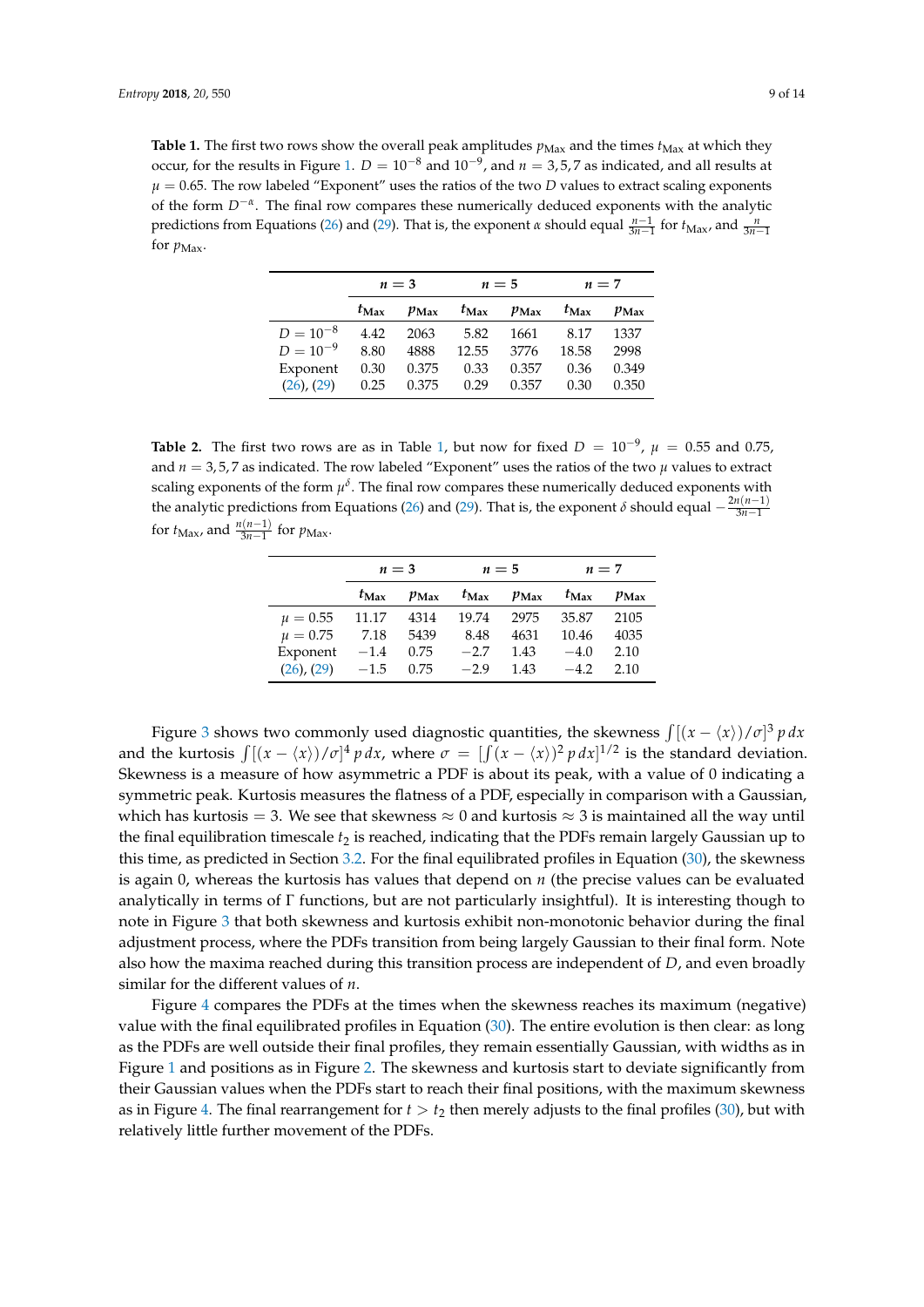

<span id="page-9-0"></span>

**Figure 3.** The top row shows the skewness  $\int [(x - \langle x \rangle) / \sigma]^3 p dx$ , and the bottom row shows the kurtosis  $\int [(x - \langle x \rangle)/\sigma]^4 p dx$ , as functions of time. The labeling of *D* and *n* is as in Figures [1](#page-7-0) and [2.](#page-7-1) The peaks in both quantities occur at times in essentially perfect agreement with  $t_2$  in [\(32\)](#page-5-5).

<span id="page-9-1"></span>

**Figure 4.** The heavy (blue) lines show the equilibrium profiles in Equation [\(30\)](#page-5-4), for  $D = 10^{-6}$ , and  $n = 3.5, 7$  as indicated. The lighter (red) lines show  $p(x)$  at the  $t = 629, 3930, 9794,$  for  $n = 3.5, 7$ , respectively. As shown in Figure [3,](#page-9-0) these are the times when the skewness reaches its maximum negative values. Results for other values of *D* are identical, once *x* and  $p(x)$  are rescaled as in Equation [\(31\)](#page-5-2), and *t* is shifted as in Figure [3](#page-9-0) to consistently have the correct skewness values.

Figure [5](#page-10-0) shows the diagnostic quantities  $\mathcal{E}(t)$  and  $\mathcal{L}(t)$ . As predicted by Equation [\(17\)](#page-3-6),  $\mathcal{E}$  remains constant in the initial nondiffusive phase. Once the first timescale  $t_1$  is reached,  $\mathcal E$  decreases as *t*<sup>- $\frac{3n-1}{n-1}$  *D*<sup>−1</sup>. Once the second timescale *t*<sub>2</sub> is reached, *E* decreases exponentially. (This is not included in</sup> Figure [5,](#page-10-0) however, as  $\mathcal{E} \propto D^{\frac{2(n-1)}{n+1}}$  at that point, and is thus already negligibly small.) The behavior of  $\mathcal L$  is as expected: while  $\mathcal E$  is constant,  $\mathcal L$  increases linearly in time, and, once  $\mathcal E$  starts decreasing,  $\mathcal L$ levels off to its final value  $\mathcal{L}_{\infty}$ .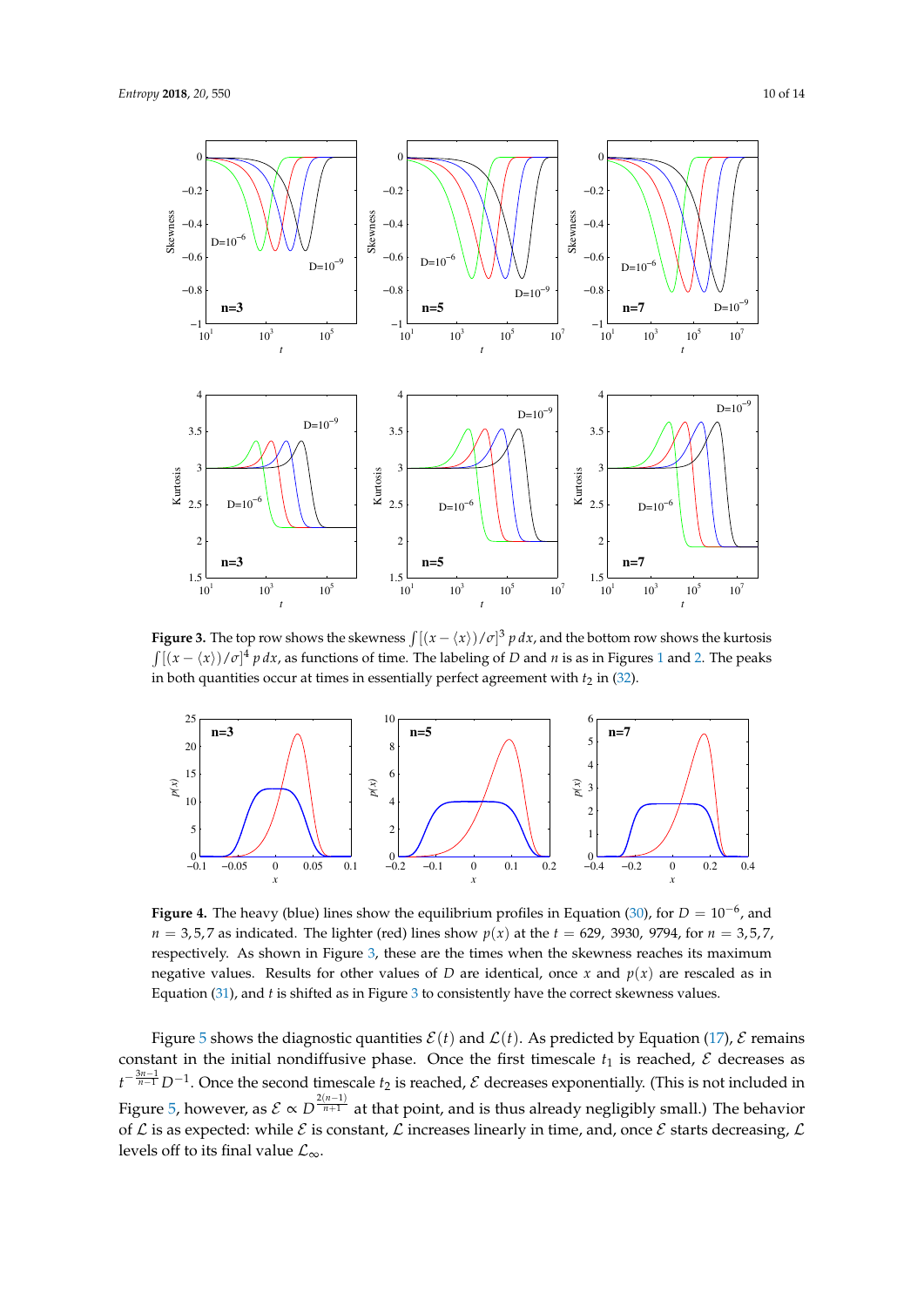<span id="page-10-0"></span>

**Figure 5.** The top row shows  $\mathcal{E}(t)$  and the bottom row shows  $\mathcal{L}(t)$ . The labeling of *D* and *n* is as in Figures [1–](#page-7-0)[3.](#page-9-0) The peaks are initially located at  $\mu = 0.65$ , consistent with the initial plateau in  $\mathcal E$  being reduced by a factor of  $0.65^4 = 0.1785$  when comparing  $n = 3$  and 5, and similarly  $n = 5$  and 7.

Based on the scaling for  $\mathcal{E}$ , namely that  $\mathcal{E} \propto \mu^{2n}$  initially, and the range  $t_1$  for which this applies, we expect at least a lowest-order estimate for  $\mathcal{L}_{\infty}$  to be given simply by

<span id="page-10-1"></span>
$$
\mathcal{L}_{\infty} \propto \sqrt{\mathcal{E}} t_1 \propto D^{-\frac{n-1}{3n-1}} \mu^{\frac{n(n+1)}{3n-1}}.
$$
\n(35)

Figure [6](#page-11-1) shows numerically computed results, for the same  $D = 10^{-6}$  to  $10^{-9}$  range considered throughout, and  $\mu = [0.01, 0.75]$ . At least for sufficiently large  $\mu$ , we do indeed see clear evidence of power-law behavior, with a negative exponent for *D* and a positive one for  $\mu$ . Concentrating on the variation with  $\mu$ , for  $n=3$ , the slopes vary between 1.8 for  $D=10^{-6}$  and 1.6 for  $D=10^{-9}$ ; for  $n=5$ , they vary between 2.7 and 2.3; and for  $n = 7$ , they vary between 3.5 and 2.9. By comparison, according to Equation [\(35\)](#page-10-1), the exponent should be  $\frac{n(n+1)}{3n-1}$ , which yields 1.5, 2.1, 2.8 for  $n = 3, 5, 7$ , respectively. The agreement is thus quite good, especially when we recall (Tables [1](#page-8-0) and [2\)](#page-8-1) that even  $D = 10^{-9}$  was not quite small enough yet to obtain precise agreement with the asymptotic formula for  $t_1$ , which in turn affects Equation [\(35\)](#page-10-1) as well.

 $\mathcal{L}_{\infty}$  as a function of  $\mu$  provides a mapping from the physical distance  $\mu$  (the distance between the peak position  $\mu$  of an initial PDF and the final equilibrium point 0) to the information length (the total number of statistically different states of a system reaching a final stationary PDF from an initial PDF). From Equation [\(35\)](#page-10-1), this mapping is linear for a linear force; that is,  $\mathcal{L}_{\infty}$  is linearly proportional to the physical distance. This linear relation breaks down for nonlinear forces as  $\mathcal{L}_{\infty}$  depends nonlinearly on the physical distance  $\mu$ . Specifically, for  $n = 3$ ,  $\mathcal{L}_{\infty} \propto \mu^{1.5}$ ; for  $n = 5$ ,  $\mathcal{L}_{\infty} \propto \mu^{2.1}$ ; and, for  $n = 7$ , L<sup>∞</sup> ∝ *µ* 2.8. Thus, we can envision that nonlinear forces affect the information geometry, changing a linear (flat) coordinate to a power-law (curved) coordinate. This is reminiscent of gravity changing a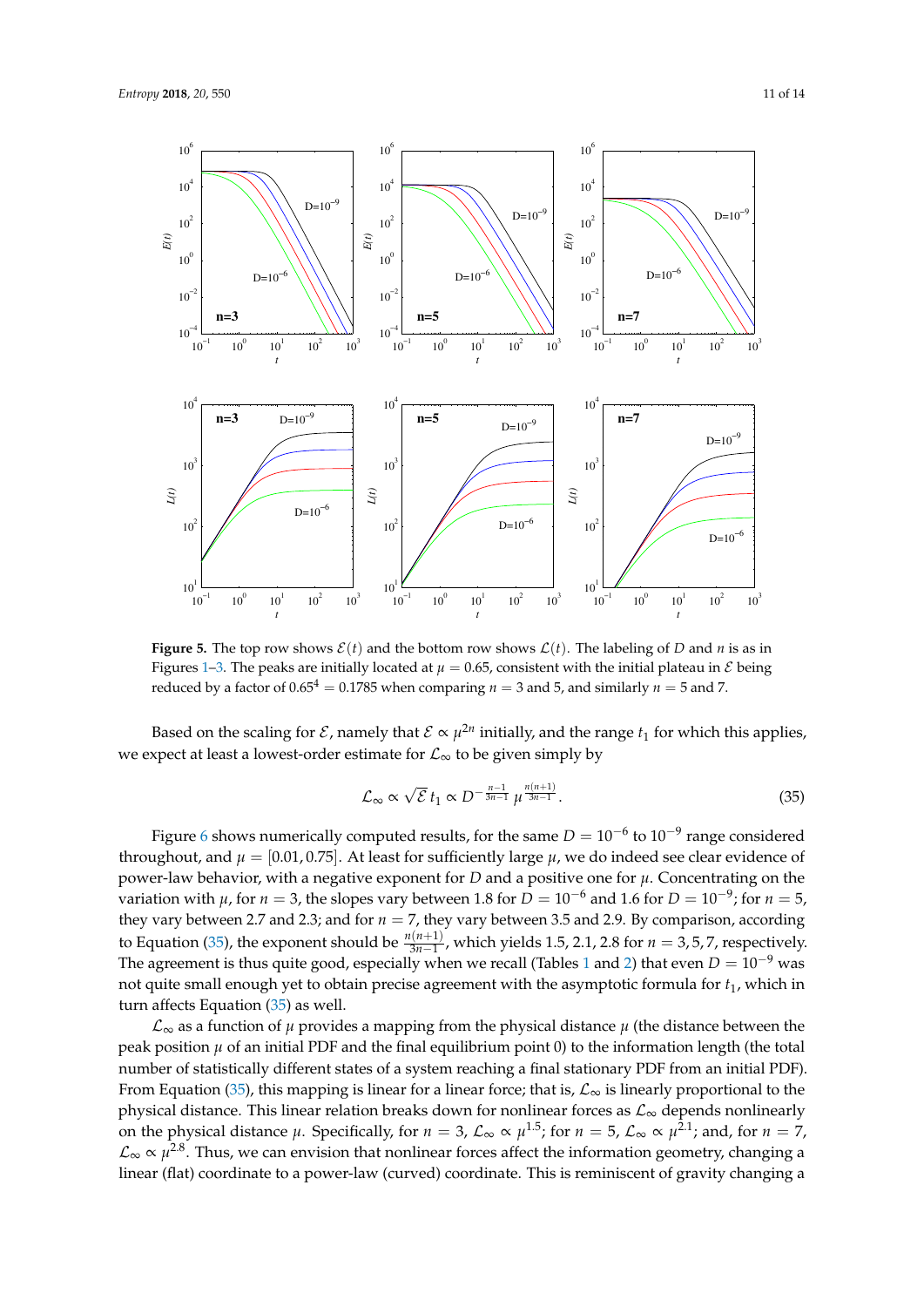flat to a curved space-time. Furthermore, interestingly, Equation [\(35\)](#page-10-1) shows that  $\mathcal{L}_{\infty}$  is independent of *D* for the linear force, manifesting the information geometry as independent of the resolution (set by *D*). In contrast, L<sup>∞</sup> decreases with *n* = 3, 5, 7 as *D*−1/4 , *D*−2/7 , *D*−3/10, suggesting that the information geometry is fractal, depending on the resolution. This would be equivalent to the *I* theorem of [\[14\]](#page-12-5).

Finally, what about the small  $\mu$  limit in Figure [6,](#page-11-1) which clearly does not follow the expected scaling [\(35\)](#page-10-1)? The explanation is that the initial position  $\mu$  is already within the  $O(D^{\frac{1}{n+1}})$  width of the final distribution in Equation [\(30\)](#page-5-4). In this limit, the behavior is different, and the peak merely spreads out, resulting in a small and relatively uniform  $\mathcal{L}_{\infty}$ . For any given  $\mu$ , *D* must therefore satisfy  $D \ll \mu^{n+1}$  to be in the regime where Equation [\(35\)](#page-10-1) is expected to apply. That is, in principle, it would be possible to have Equation [\(35\)](#page-10-1) apply over several orders of magnitude in *µ*, but *D* would have to be far smaller than is numerically feasible.

<span id="page-11-1"></span>

**Figure 6.**  $\mathcal{L}_{\infty}$  as a function of the initial position  $\mu$ , for  $D = 10^{-6}$  to  $10^{-9}$  and  $n = 3, 5, 7$  as labeled.

# <span id="page-11-0"></span>**5. Conclusions**

The motivation of this research was to elucidate the link between force and geometry in a stochastic system. To this end, we investigated the transient relaxation of initial PDFs of a stochastic variable *x* under different nonlinear forces proportional to −*x n* (*n* = 3, 5, 7) and different strength *D* of *δ*-correlated stochastic noise. We identified the three main stages consisting of nondiffusive evolution, quasi-linear Gaussian evolution and settling into stationary PDFs. The strength of the stochastic noise is shown to play a crucial role in determining these timescales  $t_1\propto D^{-\frac{n-1}{3n-1}}$  and  $t_2\propto D^{-\frac{n-1}{n+1}}$ , as well as the peak amplitude and width of PDFs. Note in particular how both timescales have (*n*-dependent) power-law scalings with *D*, in sharp contrast with the linear  $n = 1$  case, where the entire evolution occurs on  $t = O(1)$  timescales, with no dependence on *D*.

We further computed the rate of information change, and the information length  $\mathcal{L}(t)$  representing the number of distinguishable statistical states that the system evolves through in time. We identified a robust geodesic (where the information changes at a constant rate) in the initial nondiffusive stage, and mapped out a geometric structure of an attractor as  $\mathcal{L}_{\infty} \propto \mu^m$ , where  $\mu$  is the peak position of the initial Gaussian PDF. For sufficiently small *D* the exponent *m* was shown to be  $\frac{n(n+1)}{3n-1}$ , but still exhibits (moderate) variation with *D* even for values as small as 10−<sup>9</sup> . This suggests that the geometry is curved by the nonlinear interaction, in contrast with the linear geometry of the Ornstein-Uhlenbeck process which has *m* = 1 and no variation with *D*. Our results thus highlight ubiquitous power-laws and multi-scalings of information geometry.

This work will form a basis for future investigation of a more general case of the superposition of nonlinear forces with different *n*s. Multiplicative noise would also be interesting, but the situation becomes somewhat more complicated as a deterministic force could appear as −*x <sup>n</sup>* as here, but the noise *ξ* could appear as *ξx <sup>m</sup>*, with *m* not necessarily the same as *n*. Fractional noise would also be worth pursuing, although this would be challenging both analytically and numerically. Finally, it will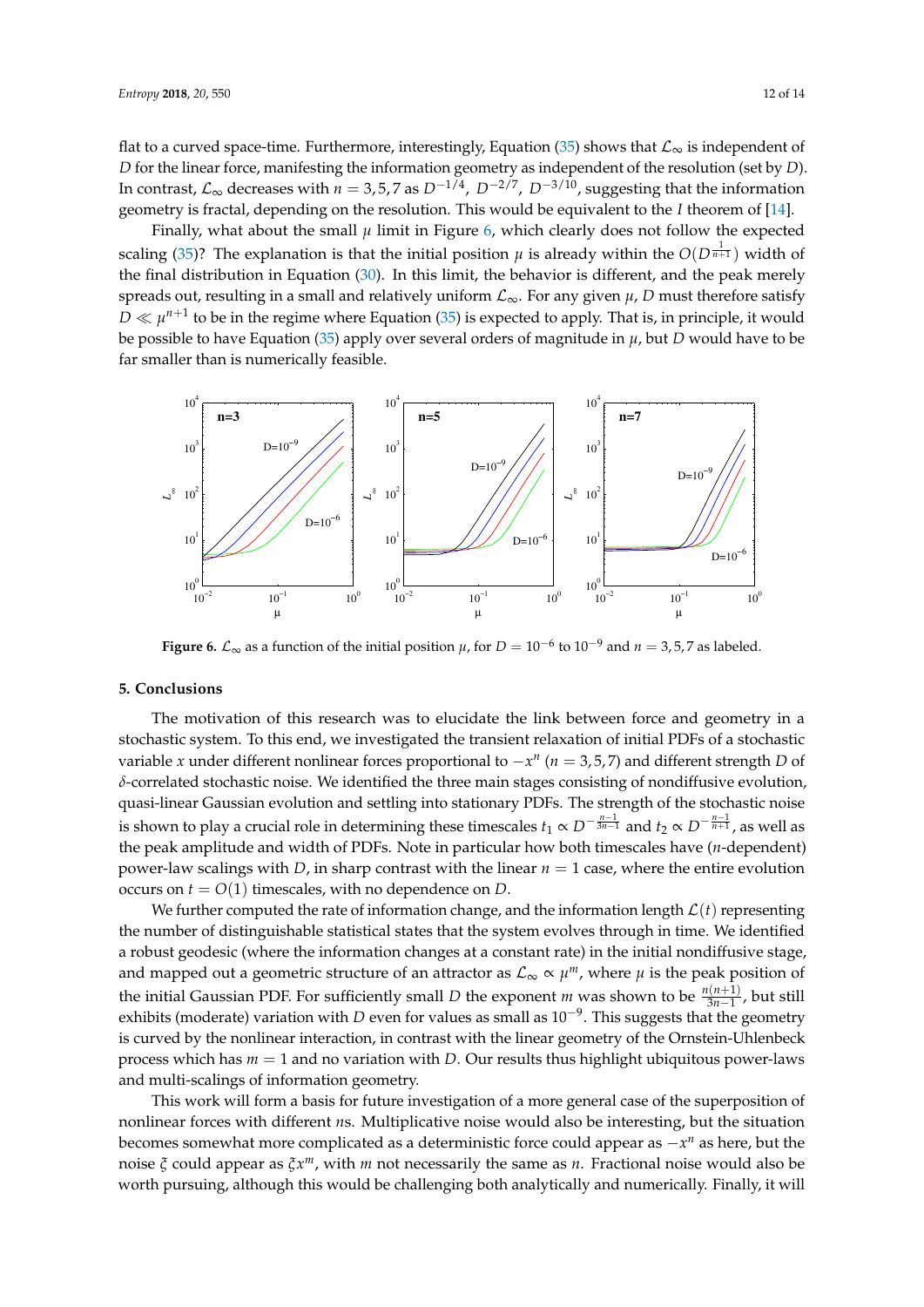also be interesting to extend our work to analyse a heterogeneous, linear system [\[35](#page-13-8)[–37\]](#page-13-9), and to explore applications of our work to estimators.

**Author Contributions:** Conceptualization, R.H. and E.-j.K.; Investigation, R.H., D.D. and E.-j.K.; Software, R.H.; Supervision, R.H. and E.-j.K.; Visualization, R.H. and D.D.; Writing—original draft, R.H. and E.-j.K.; and Writing—review and editing, R.H. and E.-j.K.

**Funding:** This research received no external funding.

**Conflicts of Interest:** The authors declare no conflict of interest.

### **References**

- <span id="page-12-0"></span>1. Gangbo, W.; McCann, R.J. Optimal maps in Monge's mass transport problem. *Comptes Rendus Acad. Sci. Paris* **1995**, *321*, 1653–1658.
- 2. Jordan, R.; Kinderlehrer, D.; Otto, F. The variational formulation of the Fokker-Planck equation. *SIAM J. Math. Anal.* **1998**, *29*, 1–17. [\[CrossRef\]](http://dx.doi.org/10.1137/S0036141096303359)
- 3. Otto, F. The geometry of dissipative evolution equations: The porous medium equation. *Comm. Part. Diff. Equ.* **2001**, *26*, 101–174. [\[CrossRef\]](http://dx.doi.org/10.1081/PDE-100002243)
- 4. Gibbs, A.L.; Su, F.E. On choosing and bounding probability metrics. *Int. Stat. Rev.* **2002**, *70*, 419–435. [\[CrossRef\]](http://dx.doi.org/10.1111/j.1751-5823.2002.tb00178.x)
- <span id="page-12-10"></span>5. Frieden, B.R. *Science from Fisher Information*; Cambridge University Press: Cambridge, UK, 2004.
- 6. Lott, J. Some geometric calculations on Wasserstein space. *Commun. Math. Phys.* **2008**, *277*, 423–437. [\[CrossRef\]](http://dx.doi.org/10.1007/s00220-007-0367-3)
- 7. Takatsu, A. Wasserstein geometry of Gaussian measures. *Osaka J. Math.* **2011**, *48*, 1005–1026.
- 8. Ferradans, S.; Xia, G.-S.; Peyré, G.; Aujol, J.-F. Static and dynamic texture mixing using optimal transport. In *Lecture Notes in Computer Science*; Kuijper, A., Bredies, K., Pock, T., Bischof, H., Eds.; Springer: Berlin, Germany, 2013; Volume 7893.
- <span id="page-12-7"></span>9. Costa, S.; Santos, S.; Strapasson, J. Fisher information distance. *Discret. Appl. Math.* **2015**, *197*, 59–69. [\[CrossRef\]](http://dx.doi.org/10.1016/j.dam.2014.10.004)
- <span id="page-12-1"></span>10. Chevallier, E.; Kalunga, E.; Angulo, J. Kernel density estimation on spaces of Gaussian distributions and symmetric positive definite matrices. *SIAM J. Imaging Sci.* **2017**, *10*, 191–215. [\[CrossRef\]](http://dx.doi.org/10.1137/15M1053566)
- <span id="page-12-2"></span>11. Feng, E.H.; Crooks, G.E. Far-from-equilibrium measurements of thermodynamic length. *Phys. Rev. E* **2009**, *79*, 012104. [\[CrossRef\]](http://dx.doi.org/10.1103/PhysRevE.79.012104) [\[PubMed\]](http://www.ncbi.nlm.nih.gov/pubmed/19257090)
- <span id="page-12-3"></span>12. Wilson, A.D.; Schultz, J.A.; Murphey, T.D. Trajectory synthesis for Fisher information maximization. *IEEE Trans. Robot.* **2014**, *30*, 1358–1370. [\[CrossRef\]](http://dx.doi.org/10.1109/TRO.2014.2345918) [\[PubMed\]](http://www.ncbi.nlm.nih.gov/pubmed/25598763)
- <span id="page-12-4"></span>13. Kim, E.; Lee, U.; Heseltine, J.; Hollerbach, R. Geometric structure and geodesic in a solvable model of nonequilibrium process. *Phys. Rev. E* **2016**, *93*, 062127. [\[CrossRef\]](http://dx.doi.org/10.1103/PhysRevE.93.062127) [\[PubMed\]](http://www.ncbi.nlm.nih.gov/pubmed/27415228)
- <span id="page-12-5"></span>14. Plastino, A.R.; Casas, M.; Plastino, A. Fisher's information, Kullback's measure, and H-theorems. *Phys. Lett. A* **1998**, *246*, 498–504. [\[CrossRef\]](http://dx.doi.org/10.1016/S0375-9601(98)00567-2)
- <span id="page-12-6"></span>15. Polettini, M.; Esposito, M. Nonconvexity of the relative entropy for Markov dynamics: A Fisher information approach. *Phys. Rev. E.* **2013**, *88*, 012112. [\[CrossRef\]](http://dx.doi.org/10.1103/PhysRevE.88.012112) [\[PubMed\]](http://www.ncbi.nlm.nih.gov/pubmed/23944419)
- <span id="page-12-8"></span>16. Wootters, W.K. Statistical distance and Hilbert space. *Phys. Rev. D* **1981**, *23*, 357–362. [\[CrossRef\]](http://dx.doi.org/10.1103/PhysRevD.23.357)
- 17. Ruppeiner, G. Thermodynamics: A Riemannian geometric model. *Phys. Rev. A* **1979**, *20*, 1608–1613. [\[CrossRef\]](http://dx.doi.org/10.1103/PhysRevA.20.1608)
- 18. Schlögl, F. Thermodynamic metric and stochastic measures. *Z. Phys. B Cond. Matt.* **1985**, *59*, 449–454. [\[CrossRef\]](http://dx.doi.org/10.1007/BF01328857)
- 19. Braunstein, S.L.; Caves, C.M. Statistical distance and the geometry of quantum states. *Phys. Rev. Lett.* **1994**, *72*, 3439–3443. [\[CrossRef\]](http://dx.doi.org/10.1103/PhysRevLett.72.3439) [\[PubMed\]](http://www.ncbi.nlm.nih.gov/pubmed/10056200)
- 20. Nulton, J.; Salamon, P.; Andresen, B.; Anmin, Q. Quasistatic processes as step equilibrations. *J. Chem. Phys.* **1985**, *83*, 334–338. [\[CrossRef\]](http://dx.doi.org/10.1063/1.449774)
- 21. Sivak, D.A.; Crooks, G.E. Thermodynamic metrics and optimal paths. *Phys. Rev. Lett.* **2012**, *8*, 190602. [\[CrossRef\]](http://dx.doi.org/10.1103/PhysRevLett.108.190602) [\[PubMed\]](http://www.ncbi.nlm.nih.gov/pubmed/23003019)
- <span id="page-12-9"></span>22. Salamon, P.; Nulton, J.D.; Siragusa, G.; Limon, A.; Bedeaus, D.; Kjelstrup, S. A simple example of control to minimize entropy production. *J. Non-Equilib. Thermodyn.* **2002**, *27*, 45–55. [\[CrossRef\]](http://dx.doi.org/10.1515/JNETDY.2002.003)